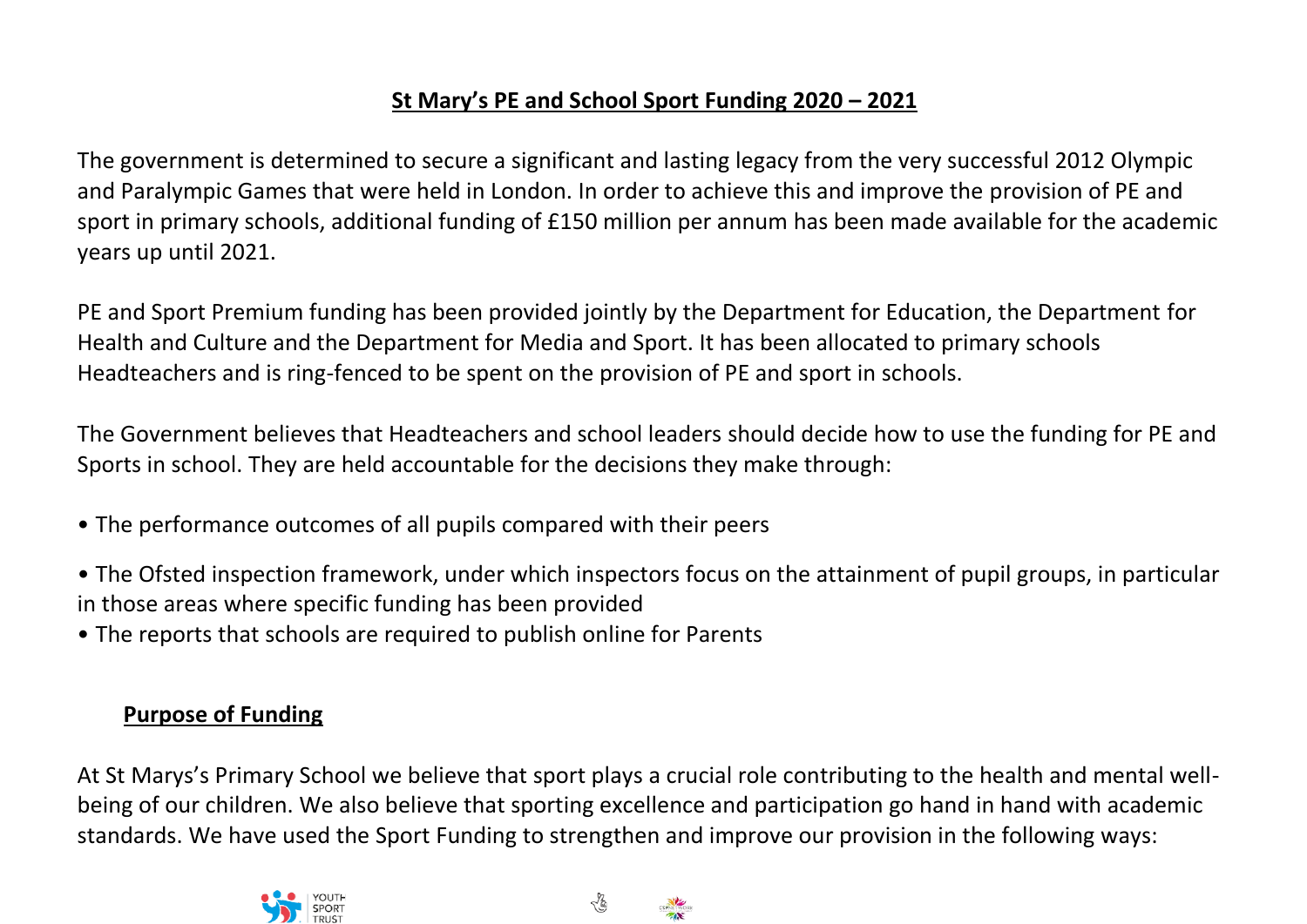• To employ a Sports Coach to teach PE and devise clubs that progressively develop our children





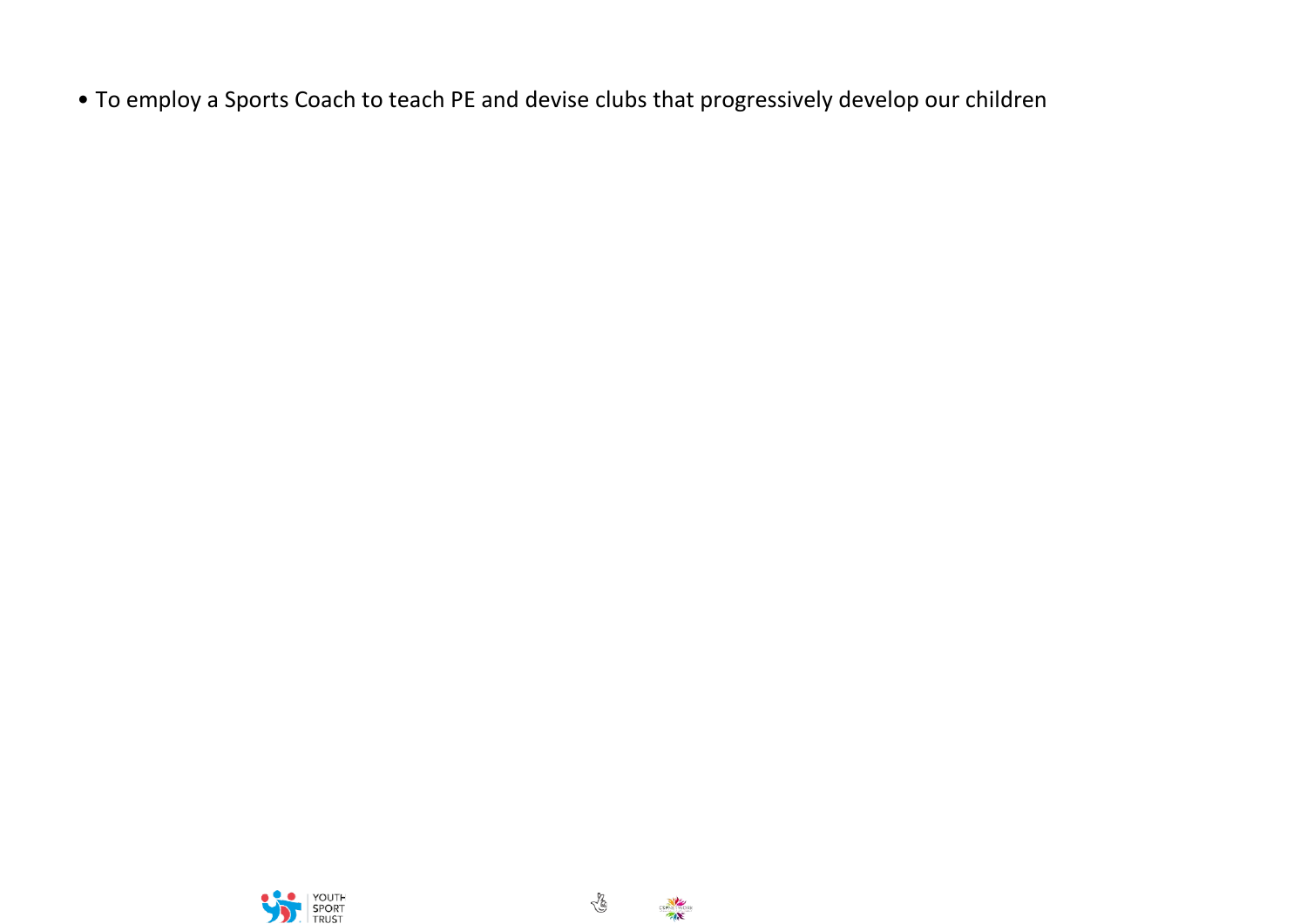- To support and engage the least active children through new/additional sports and health clubs.
- To attend sport competitions and increase pupils' participation in school games.
- To buy quality assured professional development modules /materials for PE and sport.
- To provide places for pupils after school and lunchtime sports clubs.
- To provide quality sportswear for all the pupils participating in competitive sports.
- To offer opportunities for pupils to try a range of different sports helping to promote a lifelong enjoyment of sport.





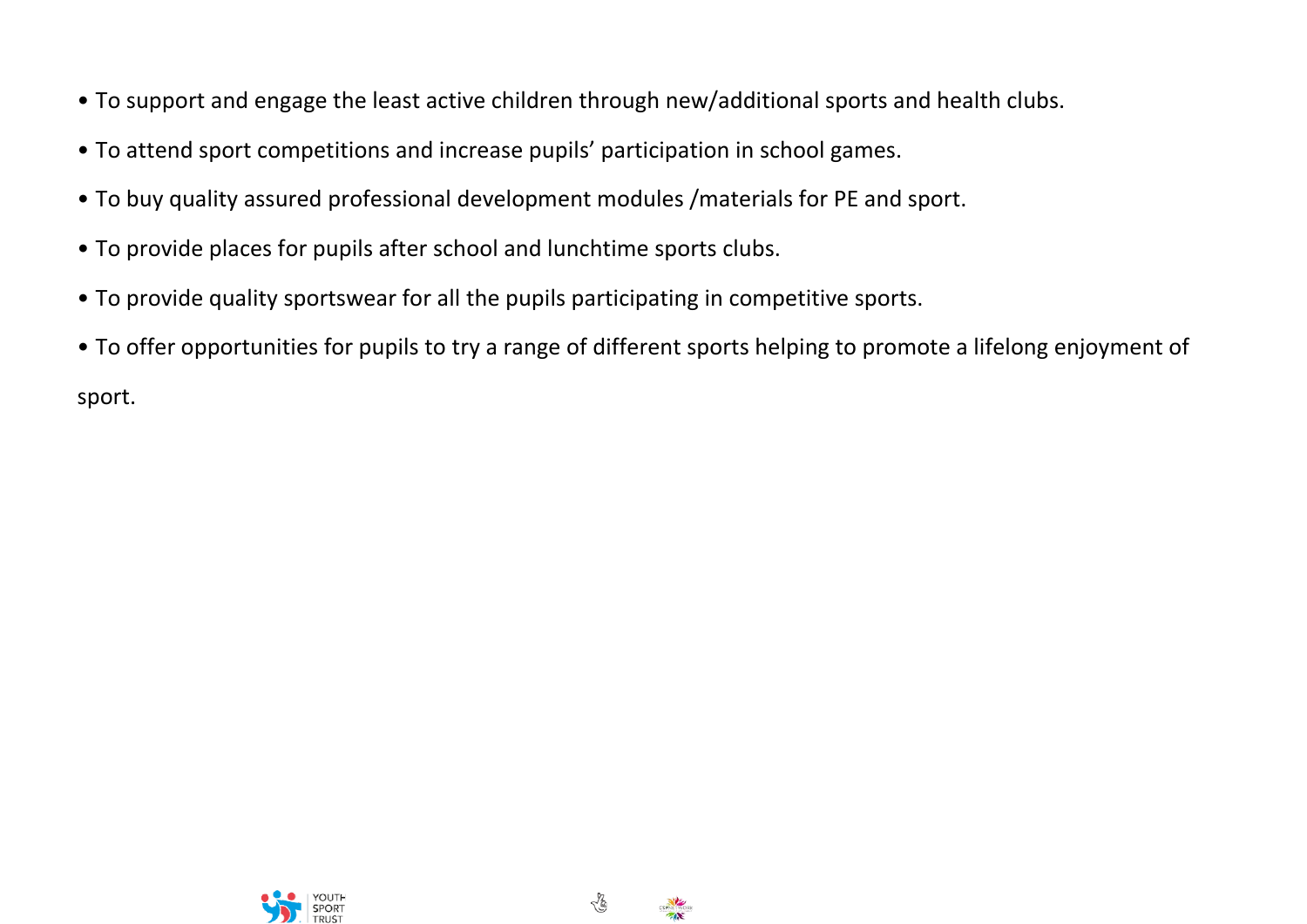| Key achievements to date:                                                           | Areas for further improvement and baseline evidence of need:                                                                 |
|-------------------------------------------------------------------------------------|------------------------------------------------------------------------------------------------------------------------------|
| Minimum of 2 hours of PE each week (indoor & outdoor)                               | • Maintain Gold Games award                                                                                                  |
| • Increased participation in competitive games and activities across                | • Increased numbers of swimmers that are confident and competent                                                             |
| both Key Stages, within the borough and with local schools                          | in the range of strokes                                                                                                      |
| • Staff development- Level 5 PE Specialist training                                 | . Introduce daily mile initiative and relaunch 5 a day to encourage healthy,                                                 |
| • Increased number of pupils beginning swimming lessons earlier in Y4               | fit lifestyles                                                                                                               |
| • Achievement of Gold Games Mark                                                    | • Ensuring the PE vision is embedded into daily practice and that<br>children are aware of the importance of staying healthy |
| • Range of clubs provided before school, lunchtime and after school                 | • Continue to develop improved pupil attitude to PE and to                                                                   |
| $\cdot$ Provided opportunities to meet professional athletes and take part in their | monitor the impact that this has on their outcomes for behaviour                                                             |
| sports.                                                                             | and academic levels                                                                                                          |
| $\cdot$ Range of sports equipment and activities to engage in at lunchtimes         | • Introduce further new sports and activities to gain increased pupil                                                        |
| $\cdot$ Successful implementation of Bike club, enabling more children to ride a    | participation across genders.                                                                                                |
| bike                                                                                |                                                                                                                              |

| Meeting national curriculum requirements for swimming and water safety                                                                                                                                                                         | Please complete all of the below: |
|------------------------------------------------------------------------------------------------------------------------------------------------------------------------------------------------------------------------------------------------|-----------------------------------|
| What percentage of your current Year 6 cohort swim competently, confidently and proficiently over a<br>distance of at least 25 metres?<br>N.B. Even though your children may swim in another year please report on their attainment on leaving | 75%                               |
| primary school.                                                                                                                                                                                                                                |                                   |
| What percentage of your current Year 6 cohort use a range of strokes effectively [for example, front crawl,<br>backstroke and breaststroke]?                                                                                                   | 75%                               |





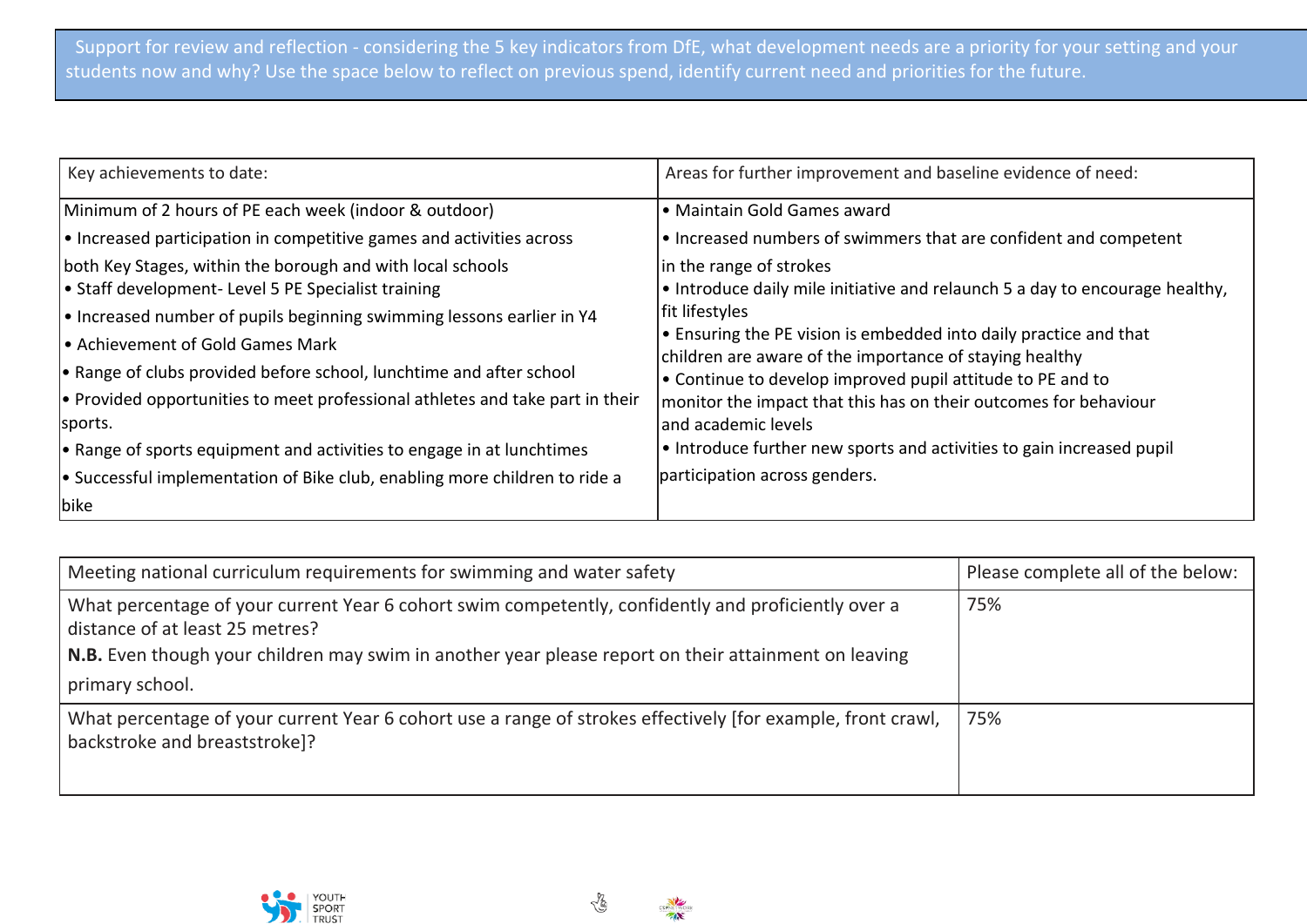| What percentage of your current Year 6 cohort perform safe self-rescue in different water-based situations? 75% |  |
|-----------------------------------------------------------------------------------------------------------------|--|
|                                                                                                                 |  |
|                                                                                                                 |  |

| Schools can choose to use the Primary PE and Sport Premium to provide additional provision for swimming   Yes      |  |
|--------------------------------------------------------------------------------------------------------------------|--|
| but this must be for activity <b>over and above</b> the national curriculum requirements. Have you used it in this |  |
| way?                                                                                                               |  |





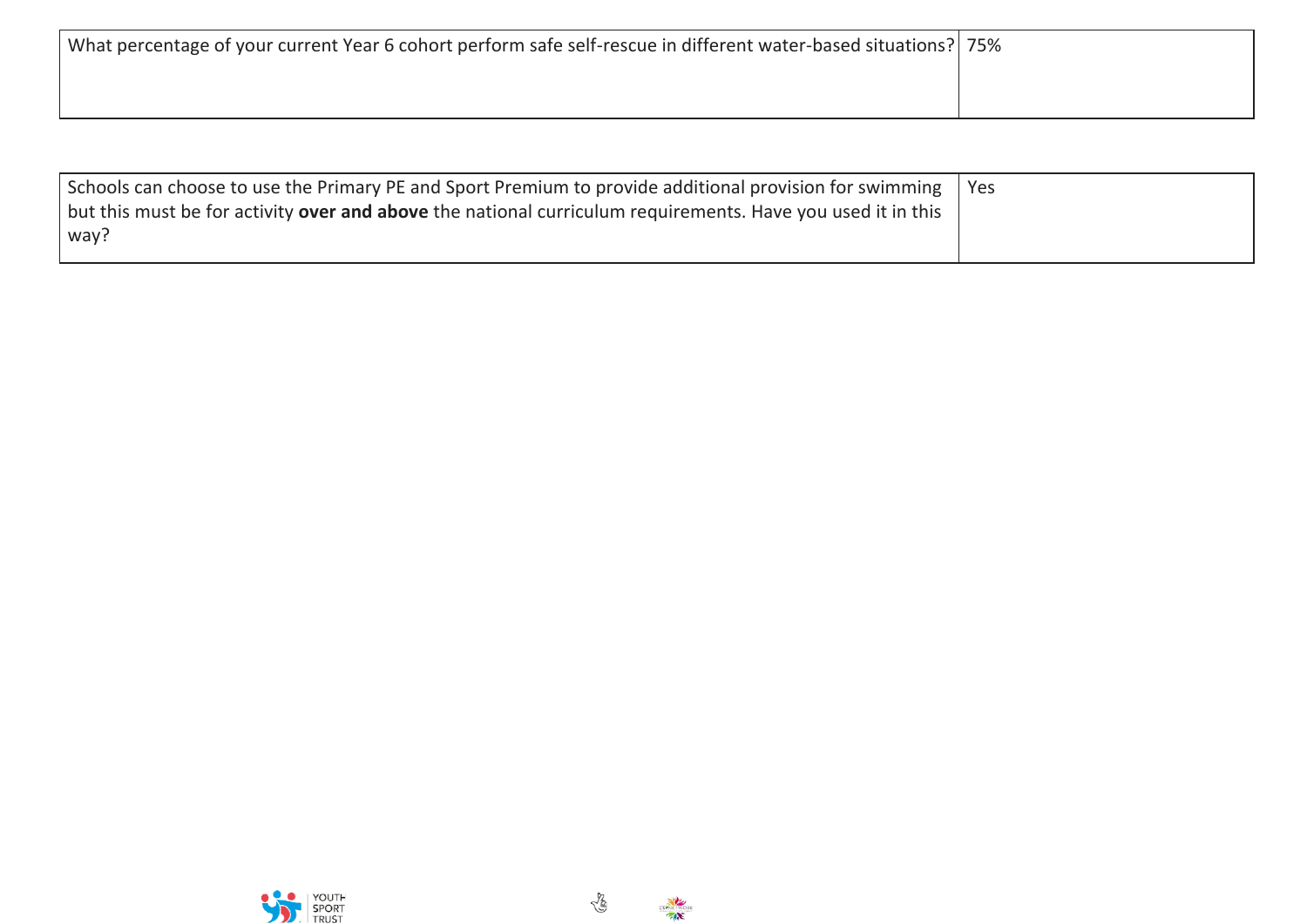## **Action Plan and Budget Tracking**

Capture your intended annual spend against the 5 key indicators. Clarify the success criteria and evidence of impact that you intend to measure to evaluate for students today and for the future.

*Percentage of total expenditure\* - Expenditure, exceeds allocation.*

| Academic Year: 2020/21                                                                                                                                                                                                 | Total fund allocated: £24,150<br>Total expenditure:£59,860                                                                                                                                                                                                                                                                                                                                                                                                                                                                                                                                                                                                          |                                                                                                                               | Date Updated: September 2020                                                                                                                                                                                                                                                                                                                                                                                                                                                                                                                                                                                                                                       |                                                                                                                                                                                                                                                                                                                                                                                                                                                                                                                                                                         |
|------------------------------------------------------------------------------------------------------------------------------------------------------------------------------------------------------------------------|---------------------------------------------------------------------------------------------------------------------------------------------------------------------------------------------------------------------------------------------------------------------------------------------------------------------------------------------------------------------------------------------------------------------------------------------------------------------------------------------------------------------------------------------------------------------------------------------------------------------------------------------------------------------|-------------------------------------------------------------------------------------------------------------------------------|--------------------------------------------------------------------------------------------------------------------------------------------------------------------------------------------------------------------------------------------------------------------------------------------------------------------------------------------------------------------------------------------------------------------------------------------------------------------------------------------------------------------------------------------------------------------------------------------------------------------------------------------------------------------|-------------------------------------------------------------------------------------------------------------------------------------------------------------------------------------------------------------------------------------------------------------------------------------------------------------------------------------------------------------------------------------------------------------------------------------------------------------------------------------------------------------------------------------------------------------------------|
|                                                                                                                                                                                                                        | Key indicator 1: The engagement of all pupils in regular physical activity - Chief Medical Officer guidelines recommend that<br>primary school children undertake at least 30 minutes of physical activity a day in school                                                                                                                                                                                                                                                                                                                                                                                                                                          |                                                                                                                               |                                                                                                                                                                                                                                                                                                                                                                                                                                                                                                                                                                                                                                                                    | Percentage of total<br>expenditure*:                                                                                                                                                                                                                                                                                                                                                                                                                                                                                                                                    |
| School focus with clarity on                                                                                                                                                                                           | Actions to achieve:                                                                                                                                                                                                                                                                                                                                                                                                                                                                                                                                                                                                                                                 | Funding                                                                                                                       | Evidence and impact July 2021:                                                                                                                                                                                                                                                                                                                                                                                                                                                                                                                                                                                                                                     | Sustainability and suggested                                                                                                                                                                                                                                                                                                                                                                                                                                                                                                                                            |
| intended impact on pupils:                                                                                                                                                                                             |                                                                                                                                                                                                                                                                                                                                                                                                                                                                                                                                                                                                                                                                     | allocated:                                                                                                                    |                                                                                                                                                                                                                                                                                                                                                                                                                                                                                                                                                                                                                                                                    | next steps:                                                                                                                                                                                                                                                                                                                                                                                                                                                                                                                                                             |
| For children to understand the<br>benefits of being physically<br>active and that where possible,<br>barriers to participation are<br>broken down to encourage all<br>children to lead an active<br>healthy lifestyle. | Sports coaches employed to run a<br>range of clubs after school that<br>children will not be familiar with.<br>The aim is that reluctant<br>participants will find a sport in<br>which they can engage and flourish.<br>Clubs run continuously throughout<br>the year, allocating a range of<br>sports and activities for all age<br>ranges within the school. These are<br>delivered at both lunchtime and<br>afterschool.<br>For every child to experience a new<br>sports activity: horse riding, skiing,<br>rock climbing, Olympic park, Leyton<br>Orient and rowing.<br>Delivery of PE lessons by<br>qualified PE specialist.<br>London Healthy Schools Bronze | £2000<br>lexternal<br>qualified<br>coaches.<br>E 4800<br>specialist<br>Leader<br>New sports<br>Total for key<br>lindicator 1: | We have been unable to use our<br>sports coaches as a result of the<br>restrictions during the pandemic<br>but our MDAs had to create<br>imaginative opportunities to<br>engage our pupils in their smaller pupils involved to time<br>group 'bubbles' during lunch<br>hours.<br>All children received healthy<br>lunches all year $-$ whether these<br>were delivered in school or to<br>homes where children were<br>remote learning<br>activities £18,000 Our PE sessions took place in<br>bubbles and as these bubbles<br>were smaller than the usual class lincluded in our website<br>sizes it provided additional<br>opportunities for developing<br>games. | To revise and reinforce the pre<br>pandemic initiatives to ensure<br>that our pupils are actively<br>involved in the 'walk a Mile'<br>campaign. Challenge those<br>themselves to work on<br>decreasing the times that it<br>takes them to complete<br>Continue to reinforce healthy<br>lifestyles through the<br>curriculum and the home<br>learning set. This approach to<br>be reinforced through school<br>initiatives and letters and<br>guidance that is sent home or<br>Continue to update and renew<br>playground equipment to<br>ensure that all our pupils are |



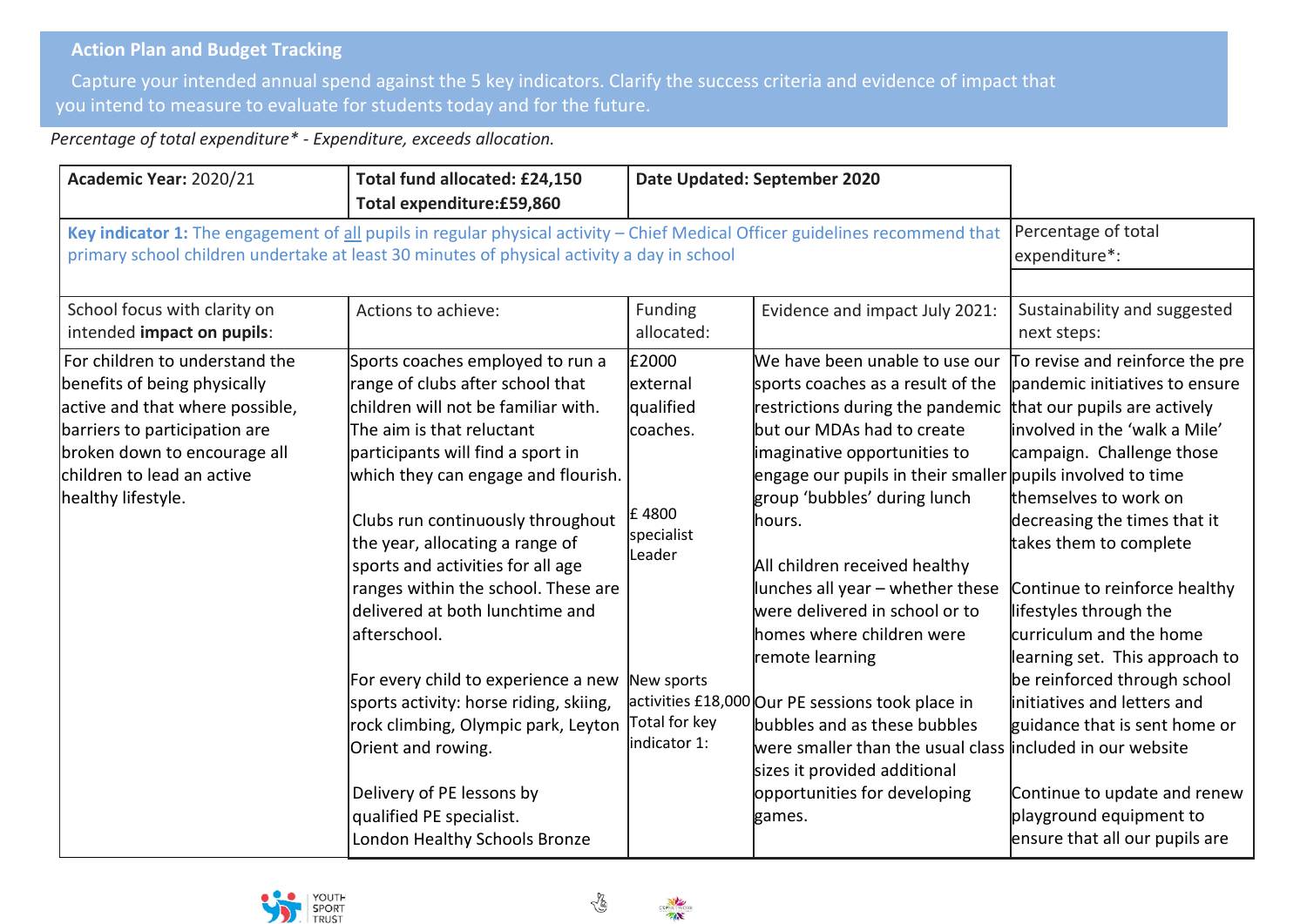| award action plan formulated       |        | Teachers continued to teach                                      | engaged in physical activities   |
|------------------------------------|--------|------------------------------------------------------------------|----------------------------------|
| and followed across the school.    |        | games and PE even when                                           | during their free time           |
|                                    | £4,500 | operating remotely $-$                                           |                                  |
| Range of resources purchased       |        | encouraging children to get                                      | Continue to target our           |
| for the delivery of PE and for use |        | involved in physical activities                                  | vulnerable pupils to attend      |
| for activity clubs at lunch times. |        |                                                                  | breakfast and after school clubs |
|                                    |        | Our curriculum highlights healthy                                |                                  |
| Creative curriculum topics promote |        | lifestyles and we have continued                                 | Monitor the quality of food at   |
| healthy lifestyles.                |        | to link good physical health with                                | lunchtime and work with our      |
|                                    |        | good mental health – which has                                   | caterers and parents to address  |
| Walk a mile programme              |        | been particularly relevant during any issues and ensure that all |                                  |
|                                    |        | the periods of lockdown                                          | pupils are eating a healthy      |
|                                    |        |                                                                  | balanced meal at lunchtime       |
|                                    |        | In the summer term invited                                       |                                  |
|                                    |        | Superstar Sports to work with                                    | Achieve our Healthy School       |
|                                    |        | our pupils introducing the                                       | Gold Award and Our Gold          |
|                                    |        | children to a selection of                                       | Travel Award                     |
|                                    |        | activities that ranged from                                      |                                  |
|                                    |        | archery to extreme Frisbee. Each                                 |                                  |
|                                    |        | class had the opportunity to                                     |                                  |
|                                    |        | experience at least one new                                      |                                  |
|                                    |        | sport and they all thoroughly                                    |                                  |
|                                    |        | enjoyed their activity. The team                                 |                                  |
|                                    |        | had a wide range of equipment                                    |                                  |
|                                    |        | and expertise that motivated and                                 |                                  |
|                                    |        | enthused our children making                                     |                                  |
|                                    |        | the day positive for everyone and                                |                                  |
|                                    |        | memorable                                                        |                                  |
|                                    |        |                                                                  |                                  |
|                                    |        | We are continuing to work                                        |                                  |
|                                    |        | towards our Healthy School Gold                                  |                                  |
|                                    |        | Award and our gold travel award                                  |                                  |
|                                    |        | which is linked to the increase in                               |                                  |
|                                    |        | the number of pupils that walk,                                  |                                  |
|                                    |        | cycle or scoot to school - a                                     |                                  |
|                                    |        | situation that has been enhanced                                 |                                  |



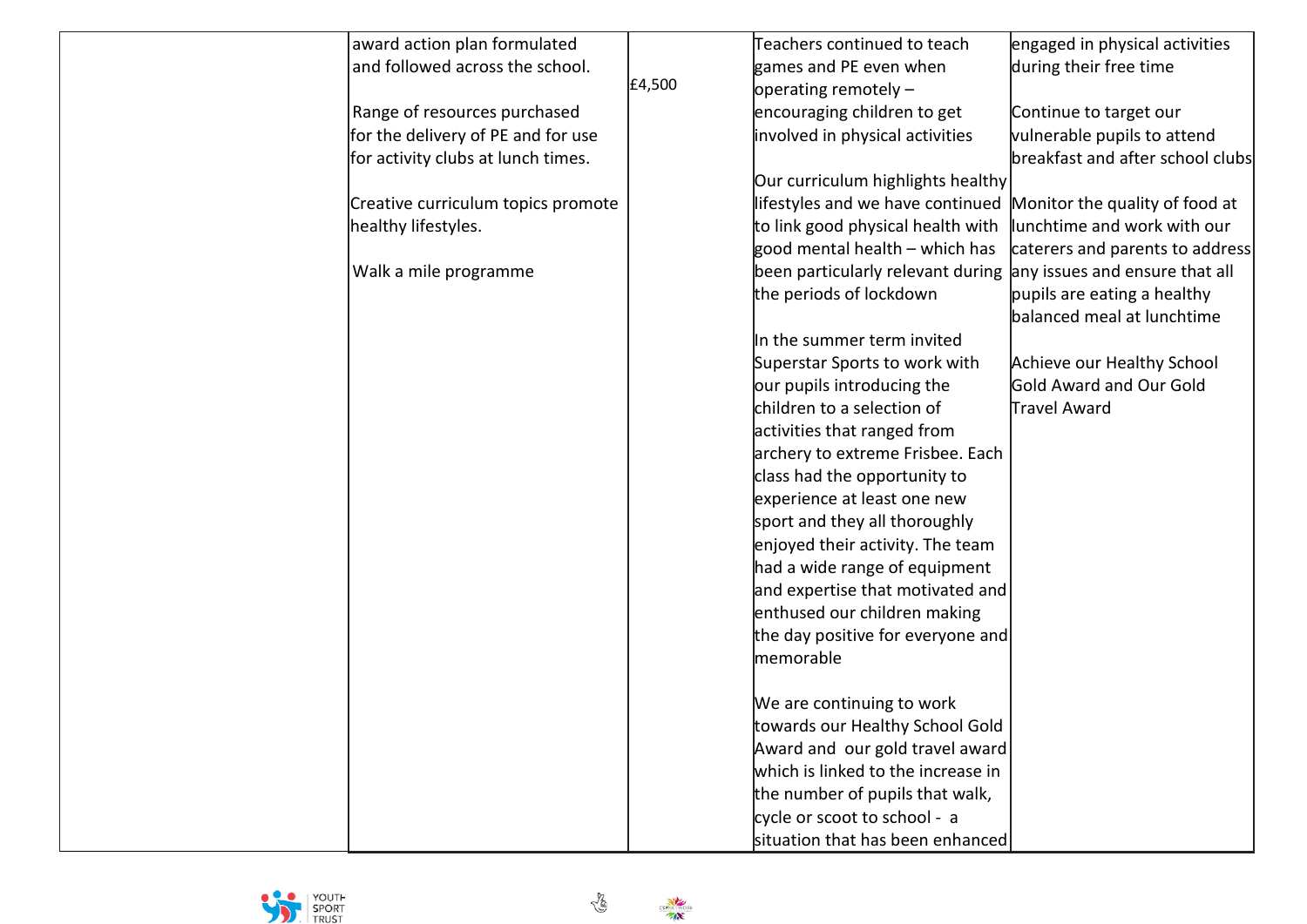|  | by the Safer Streets initiative in |  |
|--|------------------------------------|--|
|  | Walthamstow                        |  |
|  |                                    |  |
|  | We have continued to work on       |  |
|  | our Walk a Mile programme          |  |
|  | which was more challenging once    |  |
|  | the children were in bubbles as    |  |
|  | their space was limited, however   |  |
|  | we are still actively promoting    |  |
|  | this idea                          |  |

| Key indicator 2: The profile of PESSPA (Physical Education, School Sport and Physical Activity) being raised across the school<br>as a tool for whole school improvement                                        |                                                                                                                                                                                                                                                                            |                                                                   |                                                                                                                                                                                                                                                                                                                                                 | Percentage of total<br>expenditure*:<br>38%                                                                                                                                                                                                                                                                 |
|-----------------------------------------------------------------------------------------------------------------------------------------------------------------------------------------------------------------|----------------------------------------------------------------------------------------------------------------------------------------------------------------------------------------------------------------------------------------------------------------------------|-------------------------------------------------------------------|-------------------------------------------------------------------------------------------------------------------------------------------------------------------------------------------------------------------------------------------------------------------------------------------------------------------------------------------------|-------------------------------------------------------------------------------------------------------------------------------------------------------------------------------------------------------------------------------------------------------------------------------------------------------------|
| School focus with clarity on<br>intended impact on pupils:                                                                                                                                                      | Actions to achieve:                                                                                                                                                                                                                                                        | Funding<br>allocated:                                             | Evidence and impact July 2021:                                                                                                                                                                                                                                                                                                                  | Sustainability and suggested<br>next steps:                                                                                                                                                                                                                                                                 |
| To use sport as vehicle for whole<br>school improvement by engaging<br>children across the curriculum.<br>Alongside the school's values, sport<br>can have a positive influence on<br>behaviour and attainment. | PE specialist lead to organise a<br>range of inter-school events across<br>the trust.<br>Senior Leader to set up, encourage<br>and engage with lunch time sports<br>competition ranging from football to £3700<br>basketball.                                              | £2,000<br>specialist<br>Leader<br>SLT lunch time<br>activity lead | Due to the restrictions imposed<br>during the pandemic there were<br>no inter or intra-school sports<br>events held throughout the<br>academic year which meant that  pupils will feel by becoming<br>we were unable to participate in<br>any.                                                                                                  | Organise some inter and intra<br>school sports with local schools<br>to encourage competitiveness<br>and the sense of pride that the<br>involved and representing our<br>school.                                                                                                                            |
|                                                                                                                                                                                                                 | Children targeted and encouraged<br>to use sports and games to improve $ E700 $<br>behaviour and attitude towards<br>llearning.<br>Learning Mentor to organise<br>lunchtime activities to boost<br>competitiveness, turn taking and<br>application of the school's mission | <b>External sports</b><br><b>coaches</b>                          | Our PE lead was able to work<br>with staff and pupils during<br>lunchtimes with a focus on a<br>variety of sports. This did have<br>some limitations however as<br>pupils were only allowed in their<br>designated areas and were only<br>allowed to mix with other pupils<br>in their bubble. Children were<br>actively promoting the school's | Lunchtime sports clubs set up<br>by the PE lead to develop<br>excellence in sport and<br>encourage positive attitudes to<br>sport and exercise.<br>Promote sports in assemblies<br>and in newsletters to parents $-$<br>highlighting pupils involvement<br>and the recognition of<br>achievements gained in |





13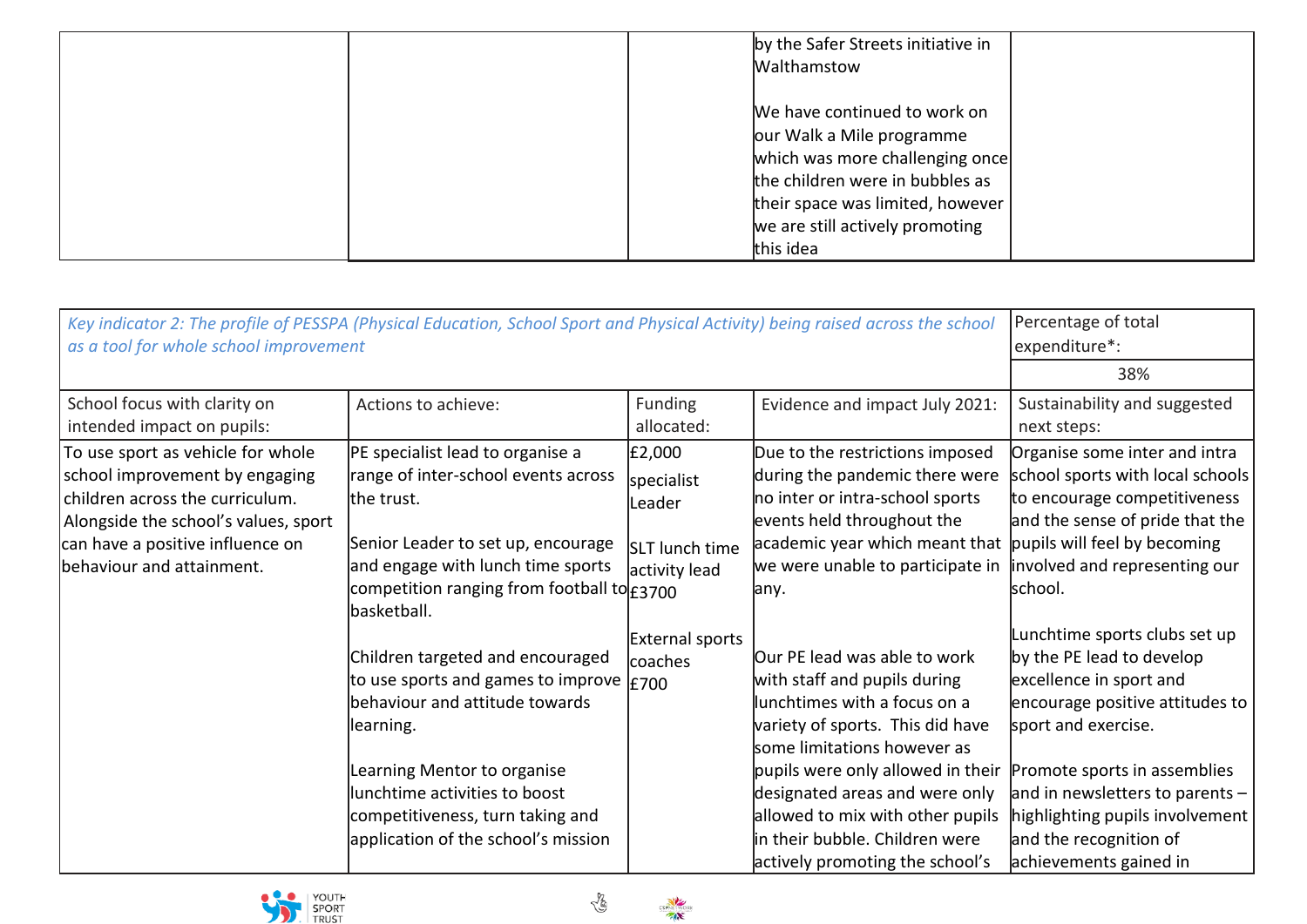| land values.                       |                | vision and values $-$                                          | tournaments or matches         |
|------------------------------------|----------------|----------------------------------------------------------------|--------------------------------|
|                                    |                | understanding the situation and                                |                                |
| To add to our existing playground  | lNew           | adhering appropriately to the                                  | Learning mentor and our sports |
| equipment so that all pupils can   | playground     | new regime that was in                                         | coach to target pupils at      |
| actively engaged in play and games | equipment      | operation                                                      | $\ $ unchtime – supporting     |
|                                    | E3,000         |                                                                | vulnerable, less confident     |
|                                    |                | The restrictions of limited space                              | pupils and on different days   |
|                                    |                | highlighted the need for turn                                  | targeting more challenging     |
|                                    |                | taking and the application of the pupils, helping them to play |                                |
|                                    | Total cost for | school's mission and values more positively with others        |                                |
| For the sports coach to work with  |                | key indicator 2: prominently. Children had to                  |                                |
| our most vulnerable pupils during  |                | adapt how they played and                                      |                                |
| two lunchtimes to promote          |                | create new games and develop                                   |                                |
| sportsmanship                      |                | lideas within the limitations of the                           |                                |
|                                    |                | restrictions. Behaviour in school                              |                                |
|                                    |                | was good                                                       |                                |





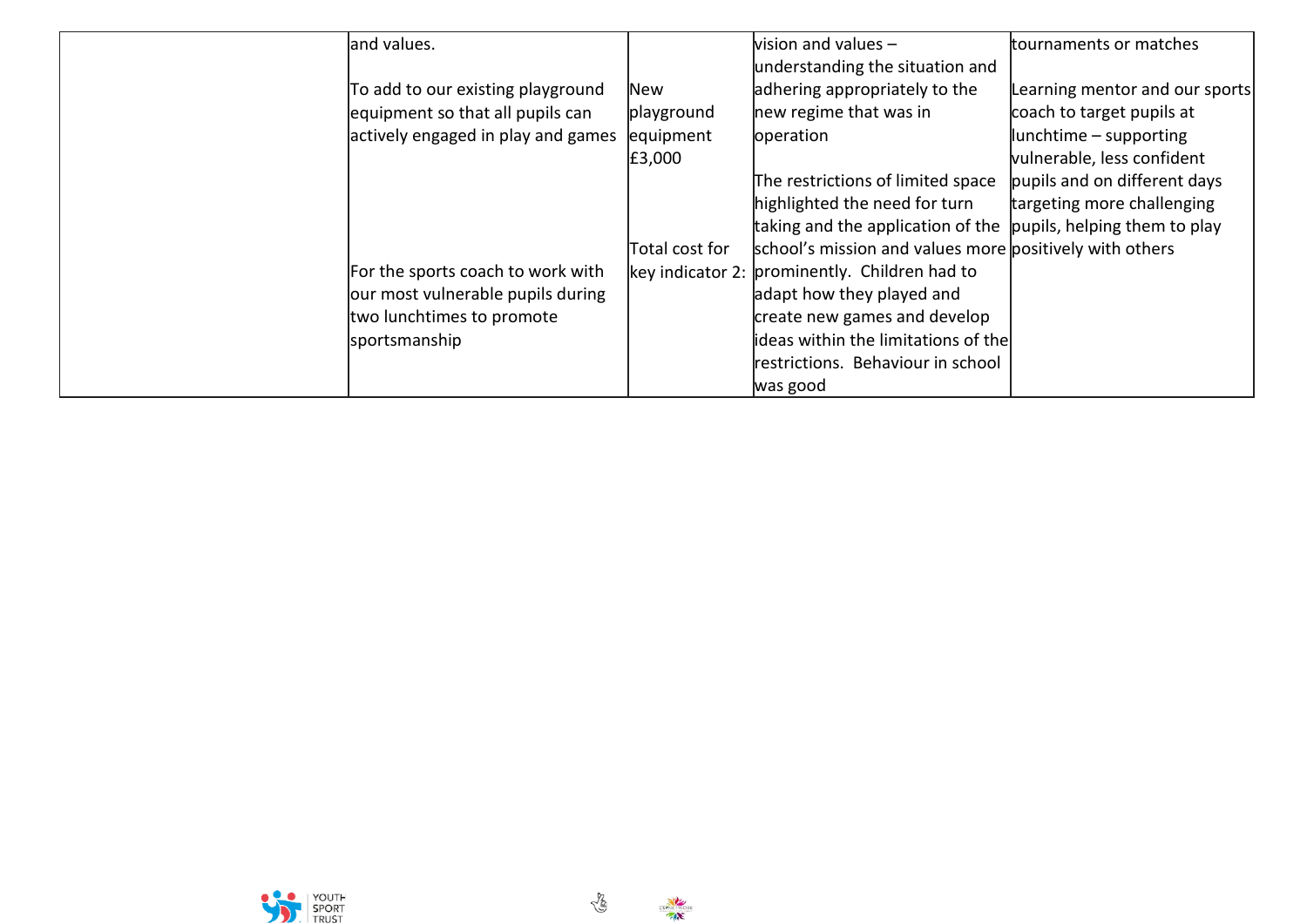| Key indicator 3: Increased confidence, knowledge and skills of all staff in teaching PE and sport |                                                  |                       | Percentage of total                                                |                                 |
|---------------------------------------------------------------------------------------------------|--------------------------------------------------|-----------------------|--------------------------------------------------------------------|---------------------------------|
|                                                                                                   |                                                  |                       |                                                                    | expenditure*:                   |
|                                                                                                   |                                                  |                       |                                                                    | 21%                             |
| School focus with clarity on intended                                                             | Actions to achieve:                              | Funding               | Evidence and impact July 2021:                                     | Sustainability and suggested    |
| impact on pupils:                                                                                 |                                                  | allocated:            |                                                                    | next steps:                     |
| Increase the number of                                                                            | PE specialist to provide lesson                  | Sports leaders        | Our PE specialist has provided                                     | Model lessons taught by the     |
| supervised lunchtime activity                                                                     | Plans and curriculum overview for $ _{E4,000}$   |                       | support for staff in delivering PE in Specialist PE teacher -      |                                 |
| clubs with the use of MDAs,                                                                       | each year group and also leads PE                |                       | light of the Government                                            | modeling differentiation in PE  |
| support staff or volunteers.                                                                      | specific CPD training session                    | Key PE sports         | restrictions. They have provided                                   | and concepts that address the   |
|                                                                                                   | termly for all teaching staff.                   | £1000                 | ideas and activities suitable for the needs of the staff attending |                                 |
| All teaching must be appropriate to                                                               |                                                  |                       | online teaching of $PE - in$                                       |                                 |
| ability and activity.                                                                             | Additional lunchtime activities run Creative     |                       | restricted areas. The focus has                                    | Lunchtime clubs to be           |
|                                                                                                   | and played by MDAs: basketball,                  | <b>Education £400</b> | been getting children up and                                       | developed and offered to all    |
| AFL is used effectively so that                                                                   | badminton, cricket and football                  |                       | moving about when they were                                        | children                        |
| children know where they are in their                                                             |                                                  |                       | working remotely at home. This                                     |                                 |
| ability and assessment of PE and                                                                  | Enrol our sports specialist on                   | Cost of release       | involved the online lessons and a                                  | $PE$ specialist to team teach - |
| sport.                                                                                            | Creative Education to further                    | time: £1,000          | series of challenges that the pupils further developing teacher    |                                 |
|                                                                                                   | support the school in delivering                 |                       | were set $-$ to complete in their                                  | confidence with a focus on      |
| The teaching of PE sessions is good to                                                            | outstanding PE sessions:                         | Total cost for        | lown time.                                                         | activities with progression     |
| outstanding in all cases.                                                                         | https://www.creativeeducation.colKey indicator 3 |                       |                                                                    |                                 |
|                                                                                                   | .uk/course/7962                                  |                       | Children in school were taught PE                                  | To continue developing the PE   |
|                                                                                                   |                                                  |                       | skills and worked on high energy                                   | curriculum and the use of Key   |
|                                                                                                   | PE specialist to provide additional              |                       | activities, to improve fitness                                     | Sport and Creative Education    |
|                                                                                                   | support for NQTs                                 |                       | levels. In addition the specialist                                 | to enhance the resources and    |
|                                                                                                   |                                                  |                       | created twice weekly fitness                                       | the provision we currently      |
|                                                                                                   | PE specialist to team teach lessons              |                       | videos for pupils, parents and staff deliver                       |                                 |
|                                                                                                   | with the aim to show teachers                    |                       |                                                                    |                                 |
|                                                                                                   | how to plan activities with                      |                       | Our PE specialist has provided CPD                                 |                                 |
|                                                                                                   | progression in mind.                             |                       | for all staff to ensure that staff are                             |                                 |
|                                                                                                   |                                                  |                       | more confident in teaching PE,                                     |                                 |
|                                                                                                   | Train sports leaders in KS2 to                   |                       | with particular focus on working                                   |                                 |
|                                                                                                   | lead lunchtime activities and                    |                       | within the restrictions and how to                                 |                                 |
|                                                                                                   | support in KS1 PE lessons post                   |                       | apply the curriculum under there                                   |                                 |
|                                                                                                   |                                                  |                       | circumstances.                                                     |                                 |



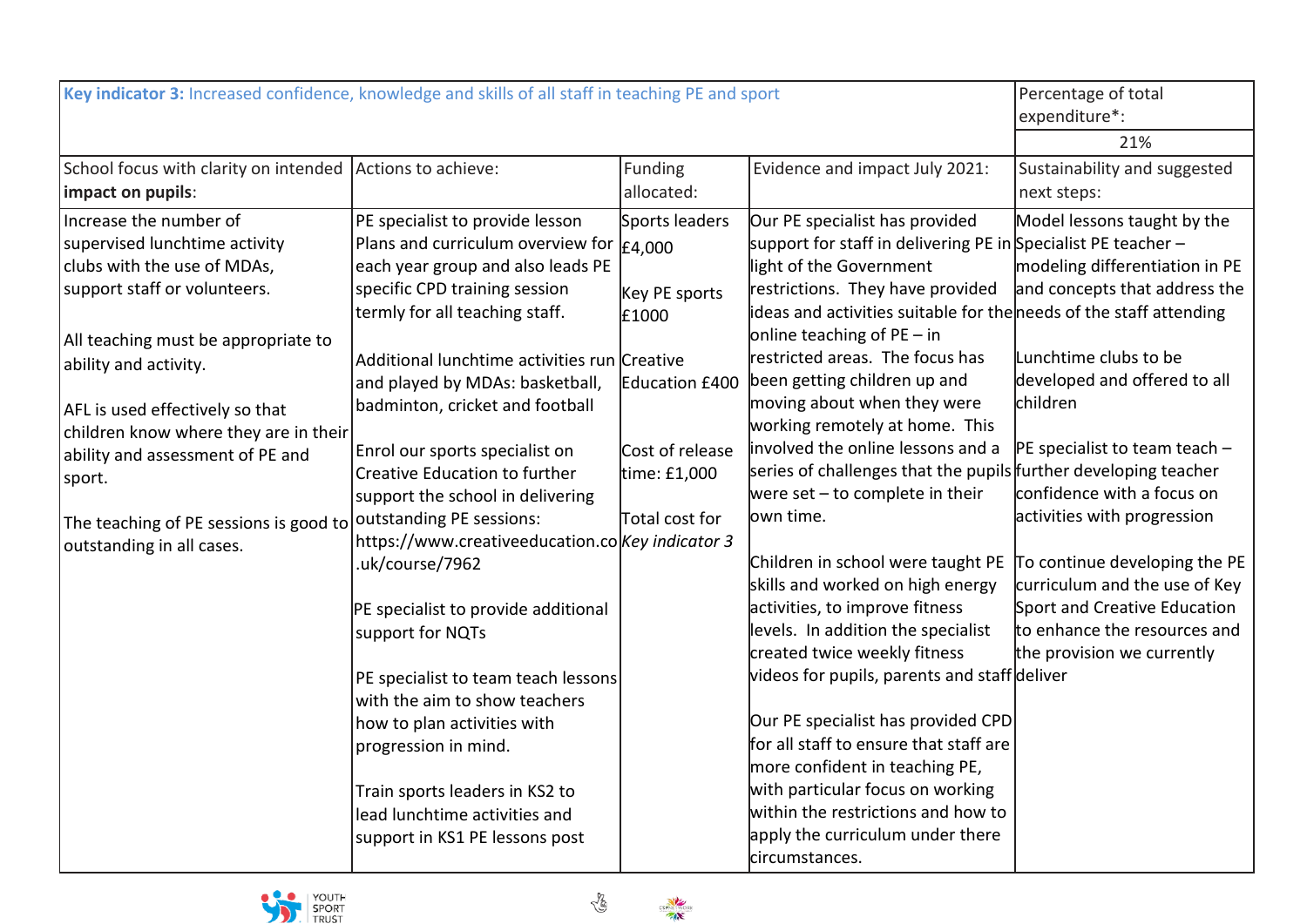|                                                                                                                                                                                                                                                                                                                   | SATs.<br>Subscription to Key PE Sports used<br>to support staff with planning and<br>knowledge of different skills.<br>PE leader to provide example of<br>lesson plans for each Year group                                                                                                                                                                                                                                                                                                         |                                                                                                                                                          | The specialist has worked closely<br>with NQTs to ensure they are<br>clear about the desired outcomes<br>and they are well prepared for<br>each PE lesson in advance                                                                                                                                                                                                                                                                                                                                                                                                                                                  |                                                                                                                                                                                                                                                                                                                                                                                                                                                                                      |
|-------------------------------------------------------------------------------------------------------------------------------------------------------------------------------------------------------------------------------------------------------------------------------------------------------------------|----------------------------------------------------------------------------------------------------------------------------------------------------------------------------------------------------------------------------------------------------------------------------------------------------------------------------------------------------------------------------------------------------------------------------------------------------------------------------------------------------|----------------------------------------------------------------------------------------------------------------------------------------------------------|-----------------------------------------------------------------------------------------------------------------------------------------------------------------------------------------------------------------------------------------------------------------------------------------------------------------------------------------------------------------------------------------------------------------------------------------------------------------------------------------------------------------------------------------------------------------------------------------------------------------------|--------------------------------------------------------------------------------------------------------------------------------------------------------------------------------------------------------------------------------------------------------------------------------------------------------------------------------------------------------------------------------------------------------------------------------------------------------------------------------------|
| Key indicator 4: Broader experience of a range of sports and activities offered to all pupils                                                                                                                                                                                                                     |                                                                                                                                                                                                                                                                                                                                                                                                                                                                                                    |                                                                                                                                                          |                                                                                                                                                                                                                                                                                                                                                                                                                                                                                                                                                                                                                       | Percentage of total<br>expenditure*:<br>15%                                                                                                                                                                                                                                                                                                                                                                                                                                          |
| School focus with clarity on intended<br>impact on pupils:                                                                                                                                                                                                                                                        | Actions to achieve:                                                                                                                                                                                                                                                                                                                                                                                                                                                                                | <b>Funding</b><br>allocated:                                                                                                                             | Evidence and impact:                                                                                                                                                                                                                                                                                                                                                                                                                                                                                                                                                                                                  | Sustainability and suggested<br>next steps:                                                                                                                                                                                                                                                                                                                                                                                                                                          |
| To provide a broad curriculum offer<br>and extra-curricular activities so<br>children have the opportunity to find<br>a sport they are both successful in<br>and enjoy.<br>This will result in children<br>gaining a sense of belonging when<br>playing as part of a team and produce<br>healthy active children. | Arrange for an Olympic athlete to<br>deliver a sports event for all pupils<br>to participate in.<br>Provide a wide range of sports in<br>PE lessons and extra-curricular<br>activities for children to engage in, training to run<br>including a wider variety of sports, the additional<br>to inspire the next generation as<br>we approach the Olympics 2021 in<br>Tokyo.<br>Specialist sports coaches to<br>provide a range of sporting<br>activities such as karate, archery<br>and athletics. | Release time for<br>staff to attend<br>$ {\rm clubs}-{\rm cost}$ of<br>cover £1,000<br><b>Specialists</b><br>£7,500<br>Total cost for<br>key indicator 4 | Olympian £1400 We were unable to deliver a<br>sports event with an Olympic<br>athlete due to the restrictions<br>imposed during the pandemic.<br>Sports and PE continued<br>throughout the period of<br>lockdown with pupils in school<br>following the curriculum and<br>those at home were invited to<br>participate in online PE lessons<br>Superstar Sports visited the school<br>in the summer term and<br>introduced the children to a<br>selection of activities. These<br>activities ranged from archery to<br>extreme Frisbee! - With each class them aspirations<br>experiencing at least one new<br>sport. | To continue to engage pupils in<br>a variety of sports $-$ attending<br>off site activities, developing<br>their physical skills and<br>engaging in activities they have<br>not tried before<br>To use specialist coaches to<br>teach a range of sporting<br>activities in school and<br>encourage the participation of<br>these sports outside school<br>To arrange an event attended<br>by an Olympian to provide a<br>role model for our pupils $-$ so<br>engage them and provide |



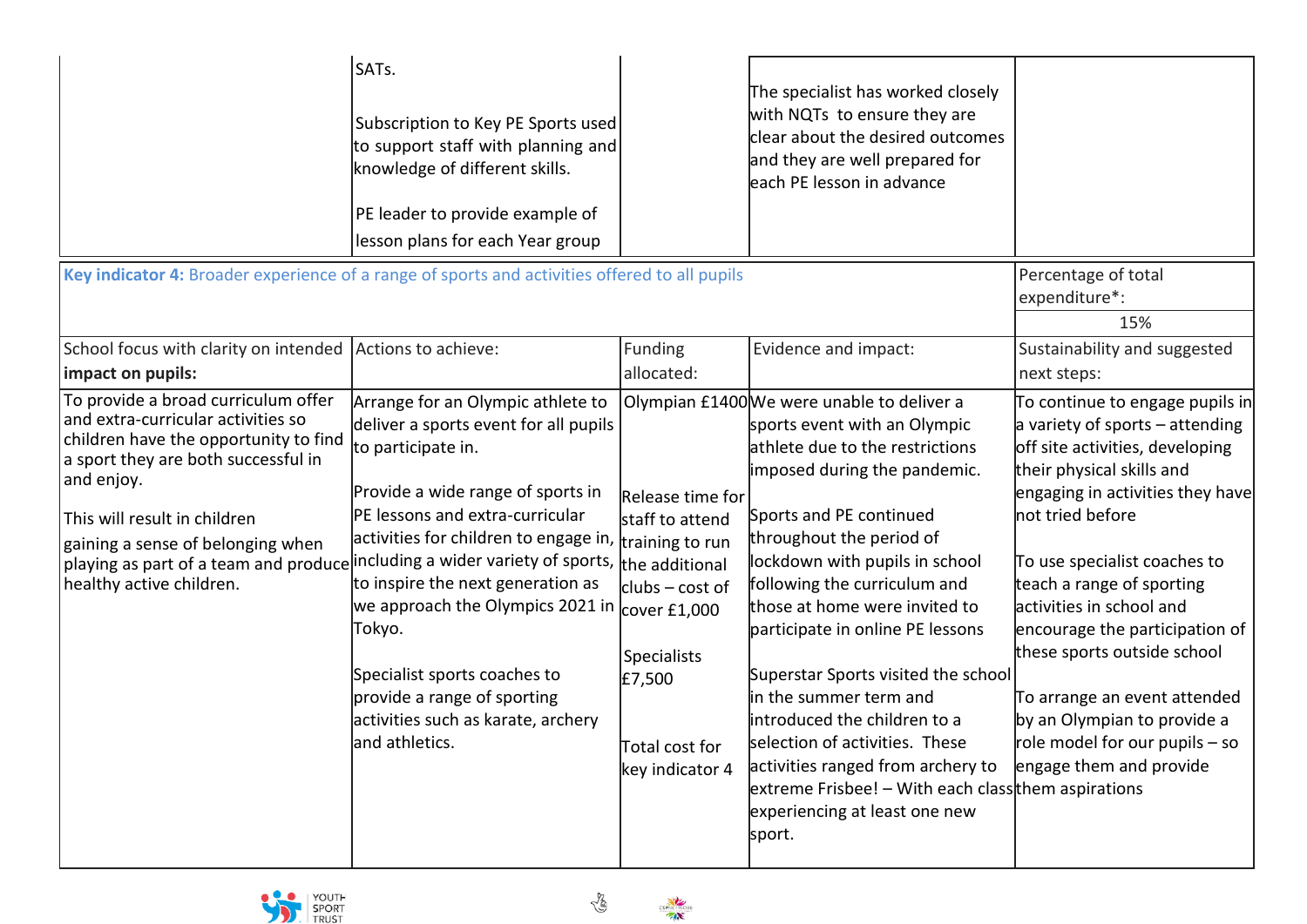| Key indicator 5: Increased participation in competitive sport | Percentage of total |
|---------------------------------------------------------------|---------------------|
|---------------------------------------------------------------|---------------------|

|                                                           | expenditure <sup>*</sup> : |                                |                              |
|-----------------------------------------------------------|----------------------------|--------------------------------|------------------------------|
|                                                           |                            |                                | 8%                           |
| School focus with clarity on intended Actions to achieve: | Funding                    | Evidence and impact July 2021: | Sustainability and suggested |
| limpact on pupils:                                        | allocated:                 |                                | next steps:                  |